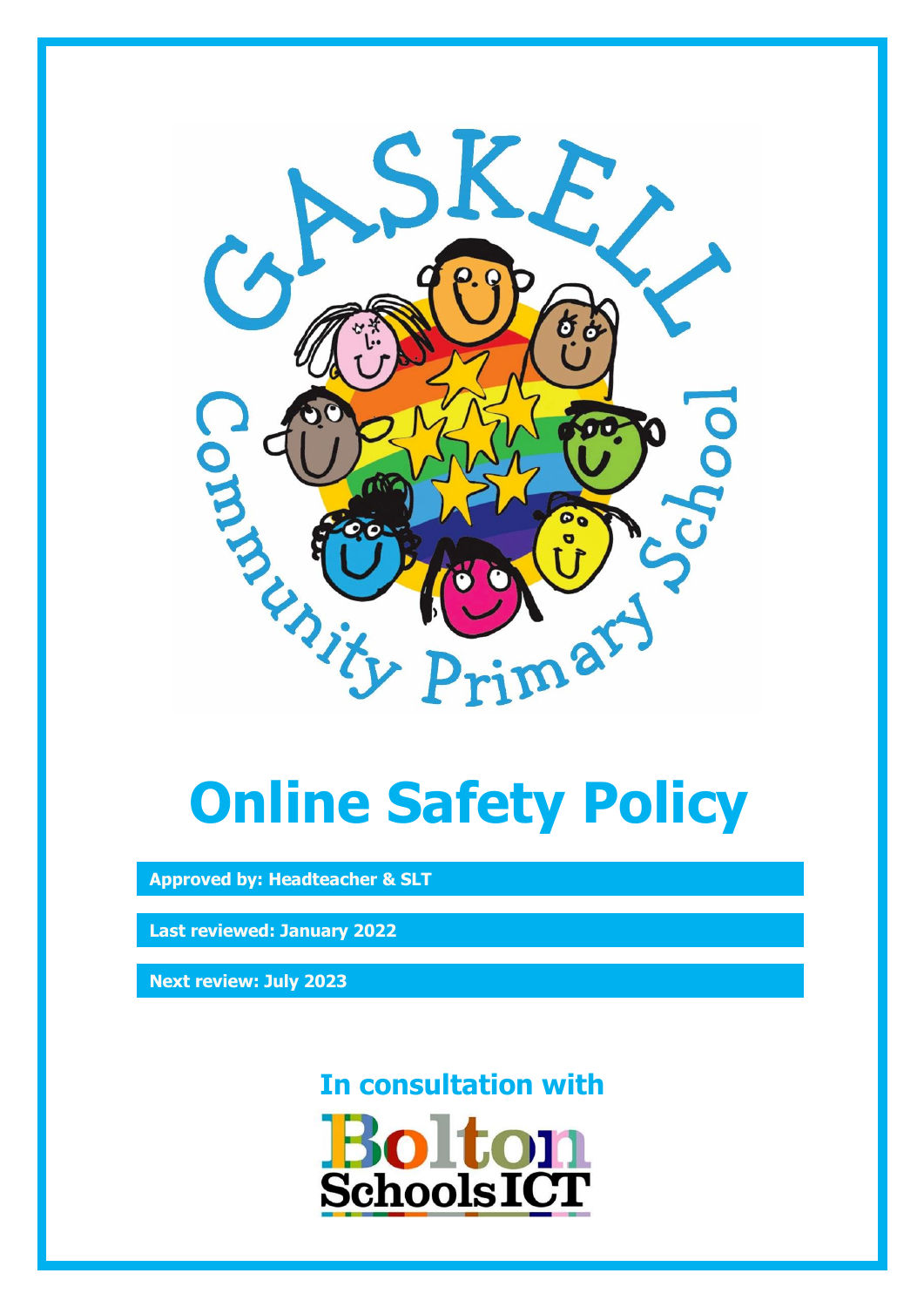|                | <b>Appendix</b>                                                                 |  |  |
|----------------|---------------------------------------------------------------------------------|--|--|
|                | <b>Online Safety Incident Flowchart</b>                                         |  |  |
| $\overline{2}$ | <b>School Technical Security Overview</b>                                       |  |  |
| 3              | AUP documents - Staff / Pupils / Visitors                                       |  |  |
| $\overline{4}$ | <b>Online Incident Report Log-CPOMS</b>                                         |  |  |
| 5              | School Data protection Policy – Refer to 'information management' in Staff Zone |  |  |

0

## **Scope of the Policy**

The regulation and use of technical solutions to safeguard children are important but must be balanced with teaching the necessary skills to enable pupils to take responsibility for their own safety in an ever changing digital world. The National Computing Curriculum states that children should be able to use technology safely, respectfully, and responsibly keeping personal information private, recognise acceptable or unacceptable behaviour and identify a range of ways to report concerns about content and contact.

Children's safety is paramount and they will receive the help, guidance and support through the whole curriculum to enable them to recognise and avoid online risks and to build their resilience. During the delivery of the curriculum staff will reinforce and consolidate safe online learning

This policy applies to all members of the school community who have access to and are users of school ICT systems and online resources, both in and out of school.

The school will deal with incidents as outlined within this policy, within the remit of their safeguarding, behaviour and anti-bulling policies (and others when applicable).

## **Development of the Policy**

This Online Safety Policy has been developed by a working party led by Bolton Schools' ICT. It is recommended that this Policy is reviewed and ratified by the school's own relevant parties

- Headteacher
- Governing Body
- Safeguarding lead
- Computing subject leader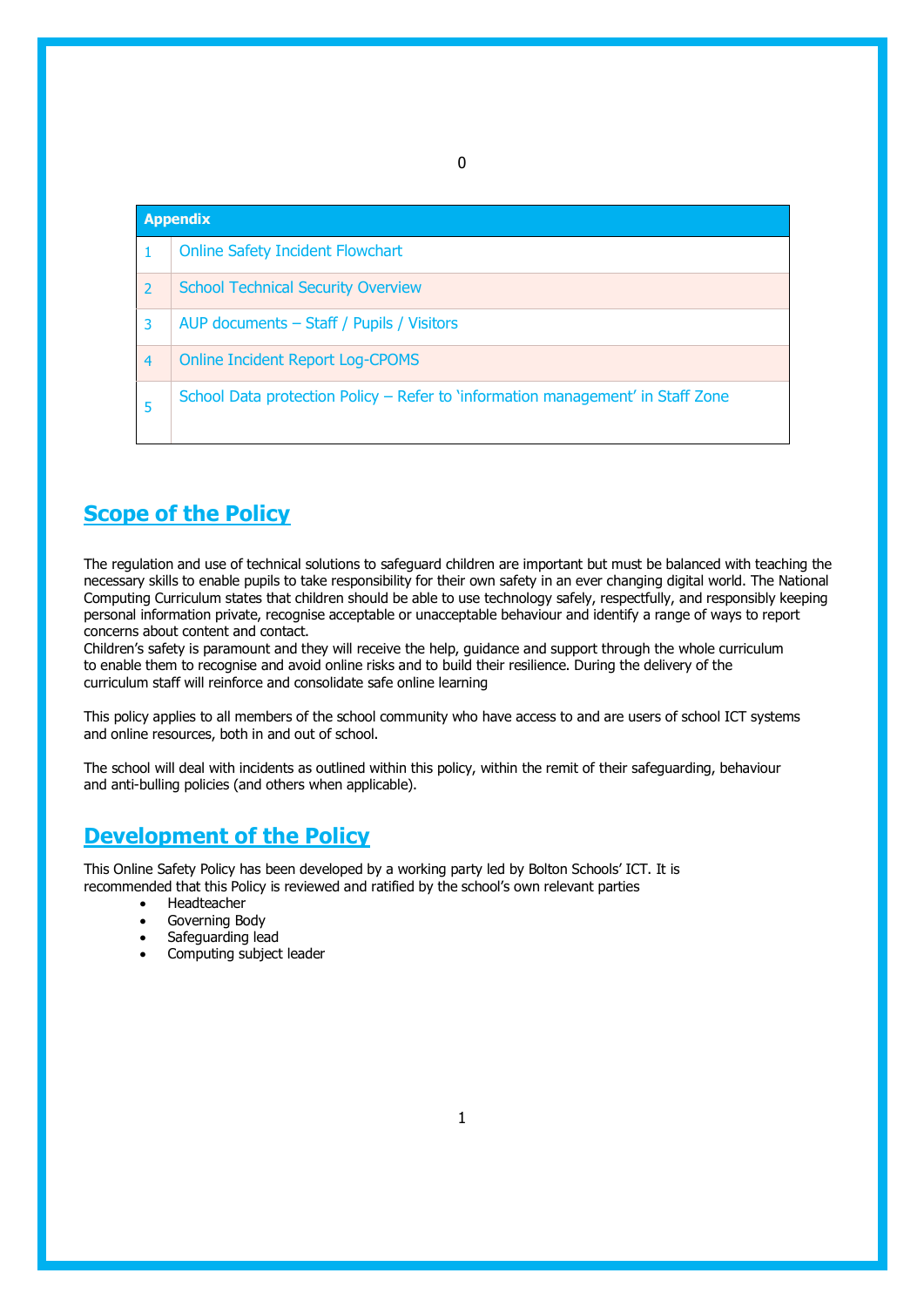| This Online Safety Policy was approved by the<br>Governing Body on:                                                                                                                                                    | 10th February 2022                                                                                                                                                                                                          |
|------------------------------------------------------------------------------------------------------------------------------------------------------------------------------------------------------------------------|-----------------------------------------------------------------------------------------------------------------------------------------------------------------------------------------------------------------------------|
|                                                                                                                                                                                                                        |                                                                                                                                                                                                                             |
| The Online Safety Policy will be reviewed annually, or<br>more regularly in the light of any significant new<br>developments in the use of the technologies, new Online<br>threats or incidents that have taken place. | 10 <sup>th</sup> February 2022                                                                                                                                                                                              |
| The implementation of this Online Safety Policy will be<br>monitored by the:                                                                                                                                           | Head teacher: Sarah Barlow<br>Governors<br>Safeguarding Lead: Vicky Blakemore<br><b>Computing Lead: Katie Andrews</b>                                                                                                       |
| The school will monitor the impact of the policy using:                                                                                                                                                                | Logs of reported incidents on CPOMS Monitoring logs<br>of internet activity (including sites visited)<br>Internal monitoring data for network activity Surveys /<br>questionnaires of stakeholders - staff, pupils, parents |
| Governing Body will receive a report on the<br>implementation of the Online Safety Policy generated by<br>the monitoring group at regular intervals:                                                                   | Termly where appropriate                                                                                                                                                                                                    |
| Should serious Online incidents take place, the<br>following external persons / agencies should be<br>informed:                                                                                                        | Headteacher<br><b>School Safeguarding Lead LADO</b><br>Police<br><b>See Appendix 1</b>                                                                                                                                      |

## **Roles and Responsibilities**

#### **Headteacher**

The Headteacher has a duty of care for ensuring the day to day safety (including Online) of all members of the school community.

The role of the Headteacher will include:

- ensuring that all members of the school community understand and acknowledge their responsibilities in the event of a serious online allegation being made (**Appendix 1**)
- ensuring that all relevant staff receive suitable training to enable them to carry out their safeguarding responsibilities within the remit of the Online Safety Policy
- ensuring that the Online Safety Policy is accessible to the wider School Community (School website)
- meeting at regular intervals with the Computing Lead to ensure the implementation of this policy (as outlined above). It is recommended that regular subject leader time is allocated to fulfil the role
- ensuring the relevant parties receive regular monitoring reports from the Computing lead
- ensuring there are opportunities to communicate up to date Online Safety information to the wider school community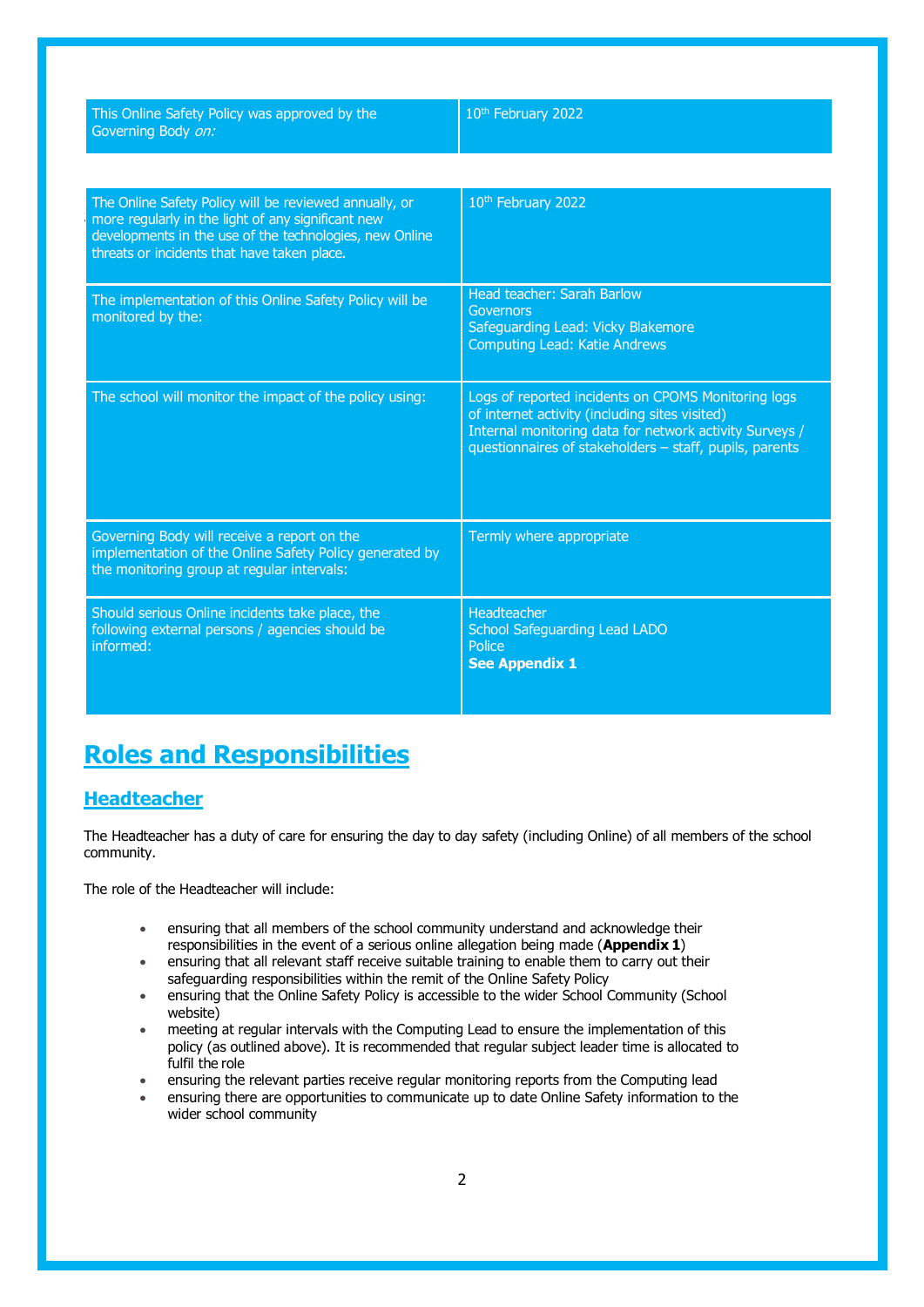The Education and Inspections Act 2006 empowers Headteachers to such extent as is reasonable, to regulate the behaviour of pupils when they are off the school site and empowers members of staff to impose disciplinary penalties for inappropriate behaviour. This is pertinent to incidents of cyber-bullying, or other online incidents covered by this policy, which may take place outside of the school, but is linked to membership of the school. The 2011 Education Act increased these powers with regard to the searching for and of electronic devices and the deletion of data. In the case of both acts, action can only be taken over issues covered by the published Anti-Bullying and Behaviour Policy.

#### **Governors**

Governors are responsible for the approval of this Online Safety Policy and for reviewing its effectiveness. This will be carried out by the Governing board, receiving regular information about online incidents and monitoring reports.

Where appointed, the role of the Online Governor will include:

- regular meetings with the Computing lead
- regular monitoring of the Online Incident Log-CPOMS(which will include anonymous details of Online Incidents Report Log **appendix 4**)
- ensuring robust technical support is in place to keep systems safe and secure
- regular monitoring of filtering
- reporting to the Governing board
- attending training for online safety where appropriate

#### **Safeguarding Lead**

The Safeguarding Lead is responsible for taking any necessary action as per the Online Safety Incident reporting flowchart (**Appendix 1**).

They will be trained in online issues and acknowledge and understand the potential for serious child protection / safeguarding issues that arise from, but not limited to

- sharing of personal data
- accessing illegal / inappropriate materials
- exposure to inappropriate online content
- inappropriate contact with adults/strangers
- potential or actual incidents of grooming
- sexting
- cyber-bullying

In the event of a child protection or safeguarding incident pertaining to the above, the safeguarding lead will refer to appendix 1.

#### **Computing Lead /DSL**

The Computing Lead / Team is responsible for the management of online issues and take a leading role in establishing and reviewing the school Online Safety Policy.

The role of the Computing Lead/team includes:

- providing advice for staff and signpost relevant training and resources
- liaising with relevant outside agencies
- liaising with relevant technical support teams
- collating and reviewing reports of Online Incidents (**CPOMS**)
- meeting regularly with Headteacher and DSL to discuss issues and subsequent actions
- taking action in response to issues identified
- communicating up-to-date Online Safety information to the wider school community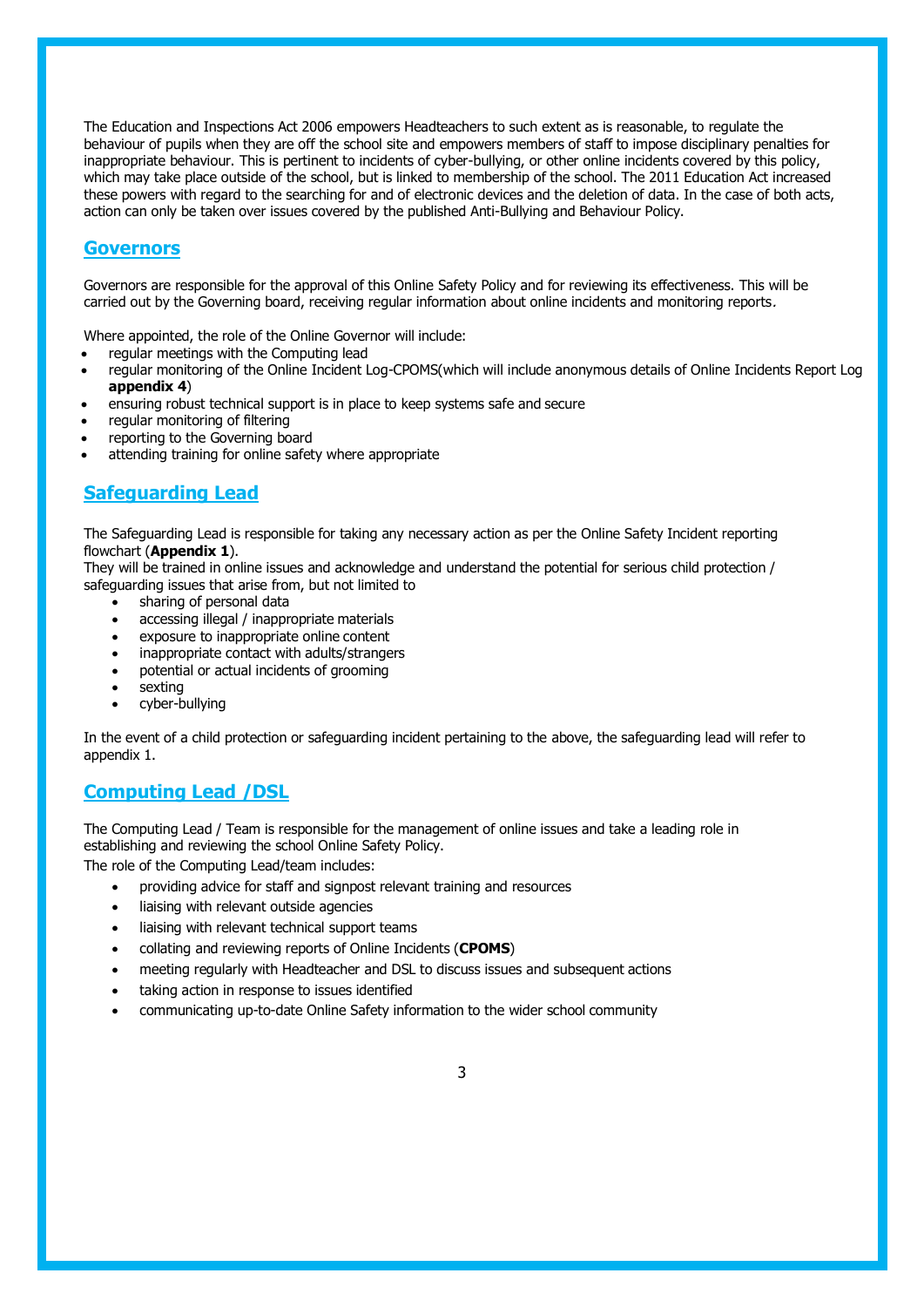## **School Staff**

It is essential that all staff

- understand and acknowledge their responsibilities as outlined in this Policy
- have read, understood and signed the Staff Acceptable Use Policy
- keep up to date with the Online Safety Policy as part of their CPD
- have an up-to-date awareness of online matters pertinent to the children that they teach/have contact with
- report concerns and log incidents ( CPOMS)
- when addressing any suspected misuse or Online Safety Issue, refer to appendix 1 or CPOMS, depending on the severity
- ensure that all digital communications with the School Community are on a professional level and only carried out using official school approved systems
- apply this Online Safety Policy to all aspects of the Curriculum
- share, discuss and ensure the children understand and acknowledge their responsibility to follow their ageappropriate Acceptable Use Policy
- are good role models in their use of all digital technologies
- are vigilant in monitoring how pupils use digital technologies and access online content whilst in their care

It is accepted that from time to time, for purposeful/appropriate educational reasons, pupils may need to research topics (e.g. racism, drugs, and discrimination) that would normally result in internet searches being blocked. In such a situation, staff can request that the Technical Staff (or other relevant designated person) can temporarily remove those sites from the filtered list for the period of study. Any request to do so should be auditable with clear reasons for the need.

## **Technical support**

The school's technical infrastructure must be secure and actively reduces the risk of misuse or malicious attack. To facilitate this, school has purchased support from Bolton Schools ICT. The role includes:

- ensuring that detected risks and/or misuse is reported to the Headteacher at school
- ensuring that schools are informed of any changes to guidance or any planned maintenance
- school technical systems will be managed and reviewed annually in ways that ensure that the school meets recommended technical requirements
- all users will have clearly defined access rights to school technical systems and devices
- all school network users will be assigned an individual username and password at the appropriate level of access needed for their role
- ensuring internet access is filtered for all users. Illegal content is filtered by the broadband or filtering provider by actively employing the Internet Watch Foundation CAIC list
- content lists are regularly updated and internet use is logged and regularly monitored
- there is a clear process in place to deal with requests for filtering changes
- provide a platform where school should report any content accessible in school but deemed inappropriate
- ensuring appropriate security measures are in place to protect the servers, firewalls, routers, wireless systems, work stations, mobile devices etc. from accidental or malicious attempts which might threaten the security of the school systems and data. These are tested regularly. The school infrastructure and individual workstations are protected by up to date virus software (**Appendix 2**)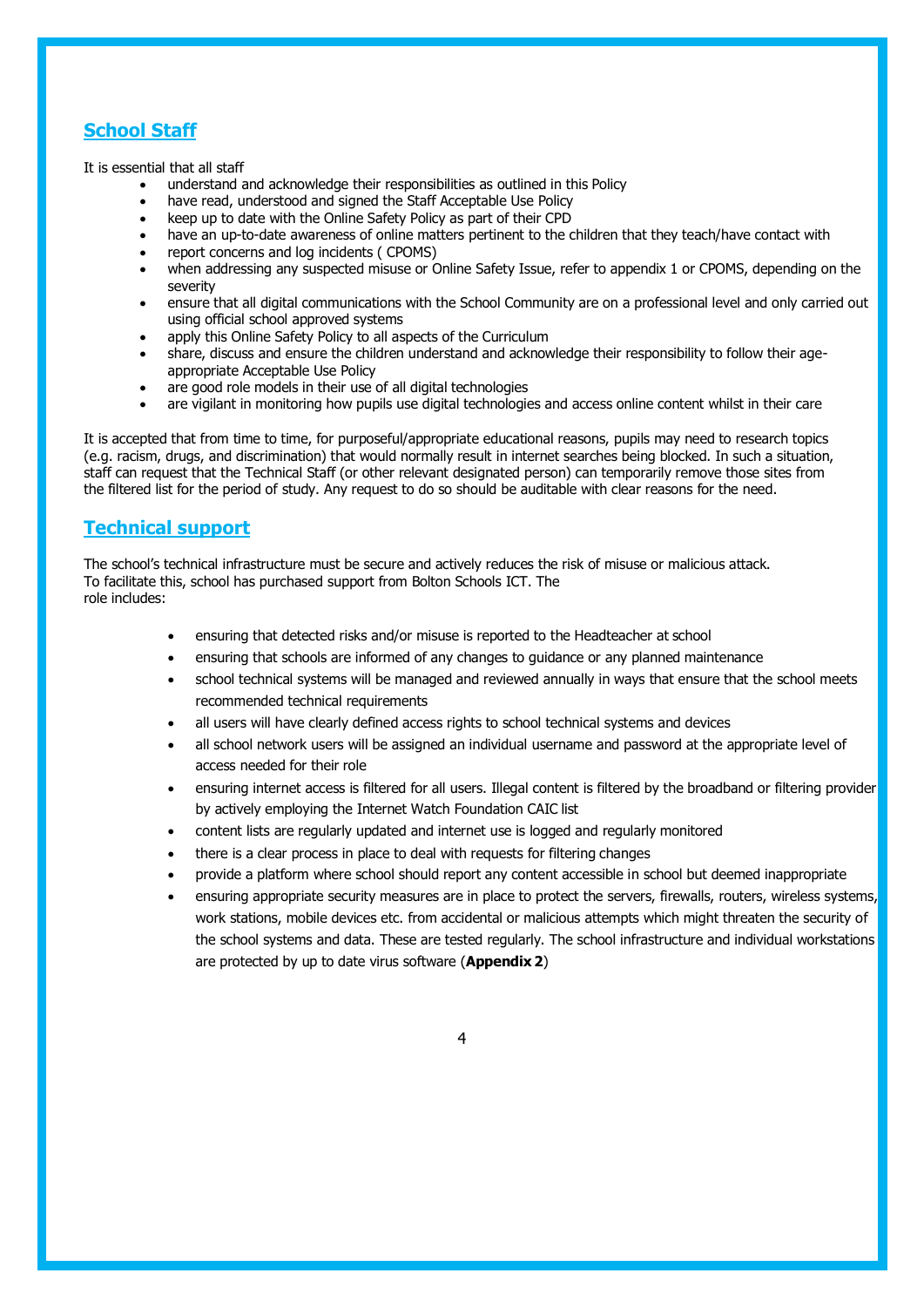## **Pupils**

The children's learning will progress through a broad, effective and relevant Online Safety curriculum. A pupils learning journey will be holistic in that it will include, but is not limited to their online reputation, online bullying and their health and wellbeing.

It is essential that all pupils should:

- understand, acknowledge and adhere to their age-appropriate Acceptable Use Policy (**Appendix 3**)
- be able to recognise when something makes them feel uncomfortable (butterfly feeling) and know how to report it
- accept their responsibility to respond accordingly to any content they consider as inappropriate
- understand the importance of being a responsible digital citizen and realise that the school's Online Safety Policy applies to their actions both in and out of school
- know that school will take action in response to any breach of the Online Safety Policy

## **Parents / Carers / Responsible adults**

Parents play an essential role in the education of their children and in the monitoring / regulation of the

children's on-line usage. Due to the ever evolving Digital World, adults can sometimes be unsure of how to respond to online risks and issues. They may also underestimate how often pupils encounter potentially harmful and inappropriate online material. Therefore, it is essential that all adults should:

- promote safe and responsible online practice and must support the school by adhering to the school's Safeguarding and Online Safety Policy in relation to digital and video images taken whilst on school premises or at school events
- understand, acknowledge and adhere to their child's Acceptable Use Policy (**Appendix 3**)
- understand, acknowledge and ensure that their child adheres to school procedure relating to their use of personal devices whilst on school grounds

To support the school community, school will provide information and awareness through, but not limited to:

- letters, newsletters, website links, publications, external agencies
- Parents / Carer workshops
- high profile events / campaigns e.g. Safer Internet Day

#### **Visitors entering school**

It is essential that school apprise visitors of all relevant policies pertaining to their visit and contact with pupils.

## **Useful Information**

#### **Safeguarding**

In the event of a Safeguarding infringement or suspicion, appendix 1 must be followed with consideration of the following**:**

• Have more than one senior member of staff involved in this process. This is vital to protect individuals if accusations are subsequently reported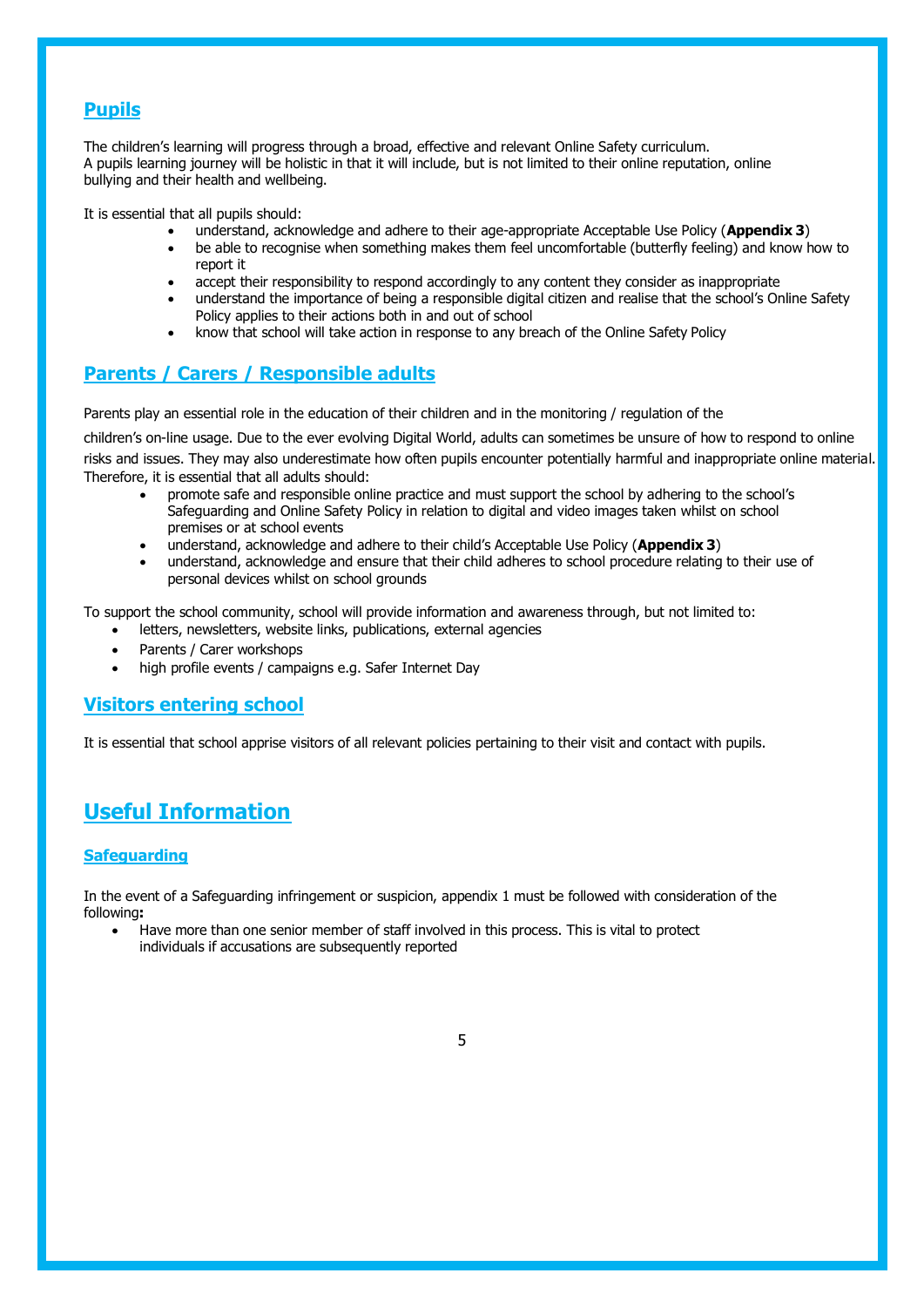- Conduct the procedure using a computer that will not be used by pupils and if necessary can be taken off site by the police should the need arise. Use the same computer for the duration of the procedure
- It is important to ensure that the relevant staff should have appropriate internet access to conduct the investigation, but also that the sites and content visited are closely monitored and recorded (to provide further protection)
- Record any site containing the alleged misuse and describe the nature of the content causing concern. It may also be necessary to record and store screenshots of the content on the machine being used for investigation. These may be printed and signed (except in the case of images of child sexual abuse – see below)
- If content being reviewed includes images of Child abuse then the monitoring should be halted and referred to the Police immediately. Other instances to report to the police would include: incidents of 'grooming' behaviour the sending of obscene materials to a child adult material which potentially breaches the Obscene Publications Act criminally racist material other criminal conduct, activity or materials. Isolate the computer in question as best you can. Any change to its state may hinder a later police investigation.

It is important that all of the above steps are taken as they will provide an evidence trail for the school and possibly the police and demonstrate that visits to these sites were carried out for child protection purposes. The completed form should be retained by the Headteacher/DSL for evidence and reference purposes.

#### **Data Protection**

Personal and sensitive data will be recorded, processed, transferred and made available according to the Data Protection Act 2018. Schools are audited regularly regarding how they handle their data, for further information please refer to school Data Protection Policy (**-Refer to information management on the Staff Zone.**

## **Communications**

When using communication technologies the school considers the following as good practice:

- The Office 365 school email service is safe and secure and is monitored. Users should be aware that email communications are monitored. Staff and pupils should therefore use only the school email service to communicate with others when in school
- When accessing emails out of the schools setting, staff will only be able to access their schools emails using Microsoft Multifactor Authentication app.
- Users must immediately report, to the nominated person in accordance with the school policy, the receipt of any communication that makes them feel uncomfortable, is offensive, discriminatory, threatening or bullying in nature and must not respond to any such communication.
- Any digital communication between staff and pupils or parents / carers (email, chat) must be professional in tone and content. These communications may only take place on official (monitored) school systems. Personal email addresses, text messaging or social media must not be used for these communications.
- Pupils should be taught about online issues, such as the risks attached to the sharing of personal details. They should also be taught strategies to deal with inappropriate communications and be reminded of the need to communicate appropriately when using digital technologies.
- Personal information should not be posted on the school website and only official email addresses should be used to identify members of staff.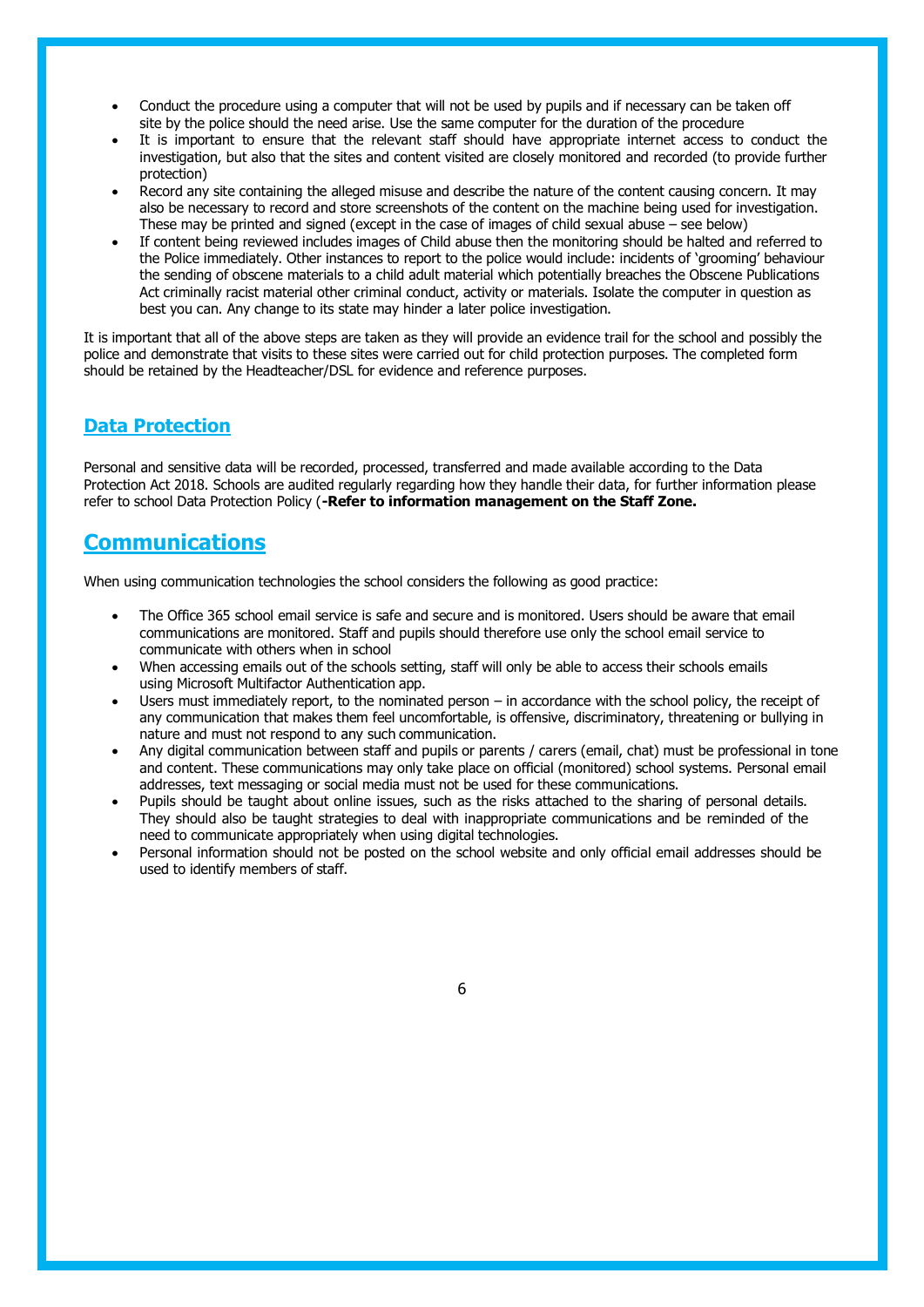## **Social Media**

The school's use of social media is to promote the ethos of the school. It is the responsibility of all staff to ensure that the content they upload is for professional purposes only, be compliant with the school policies and protect the identity of pupils.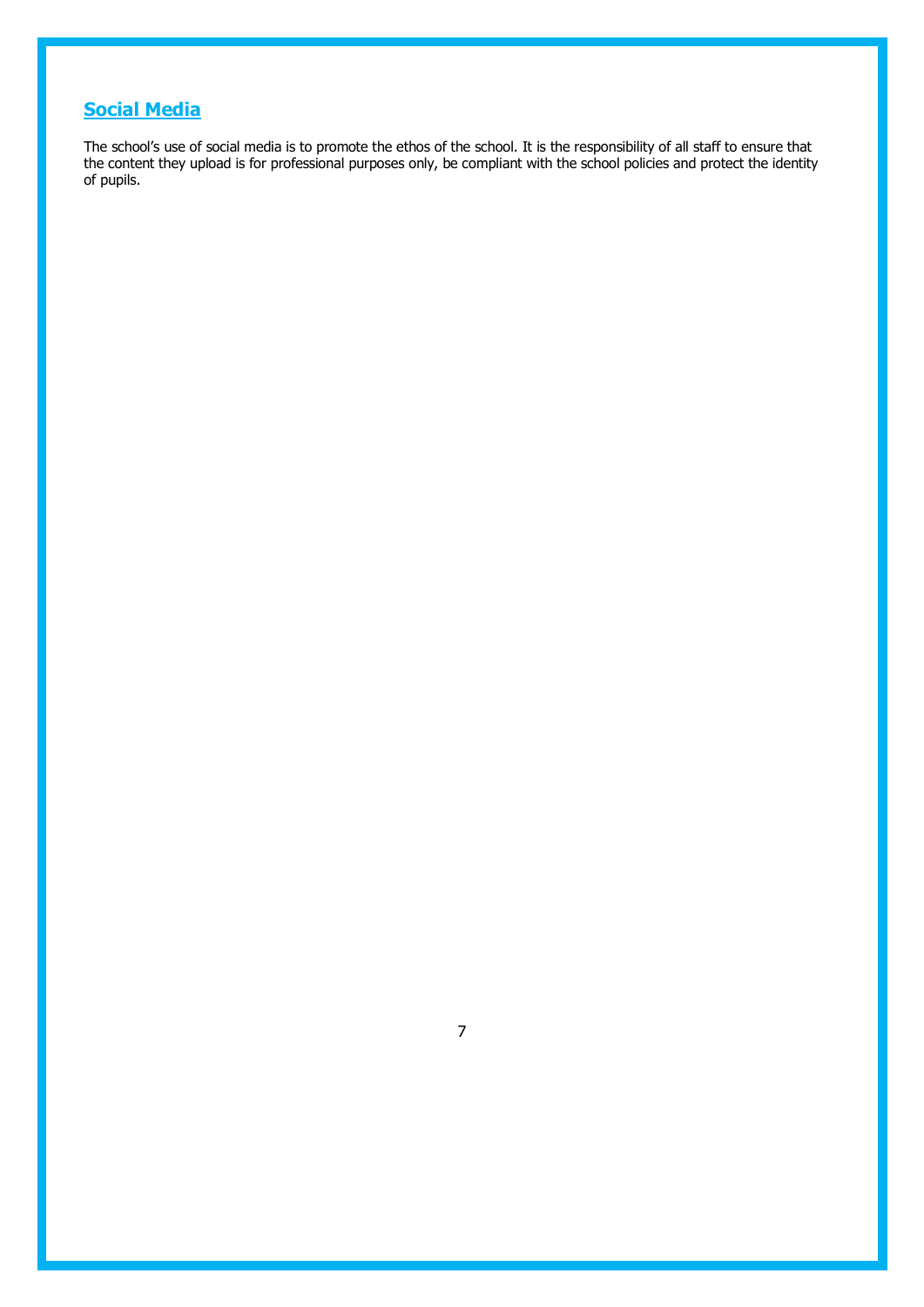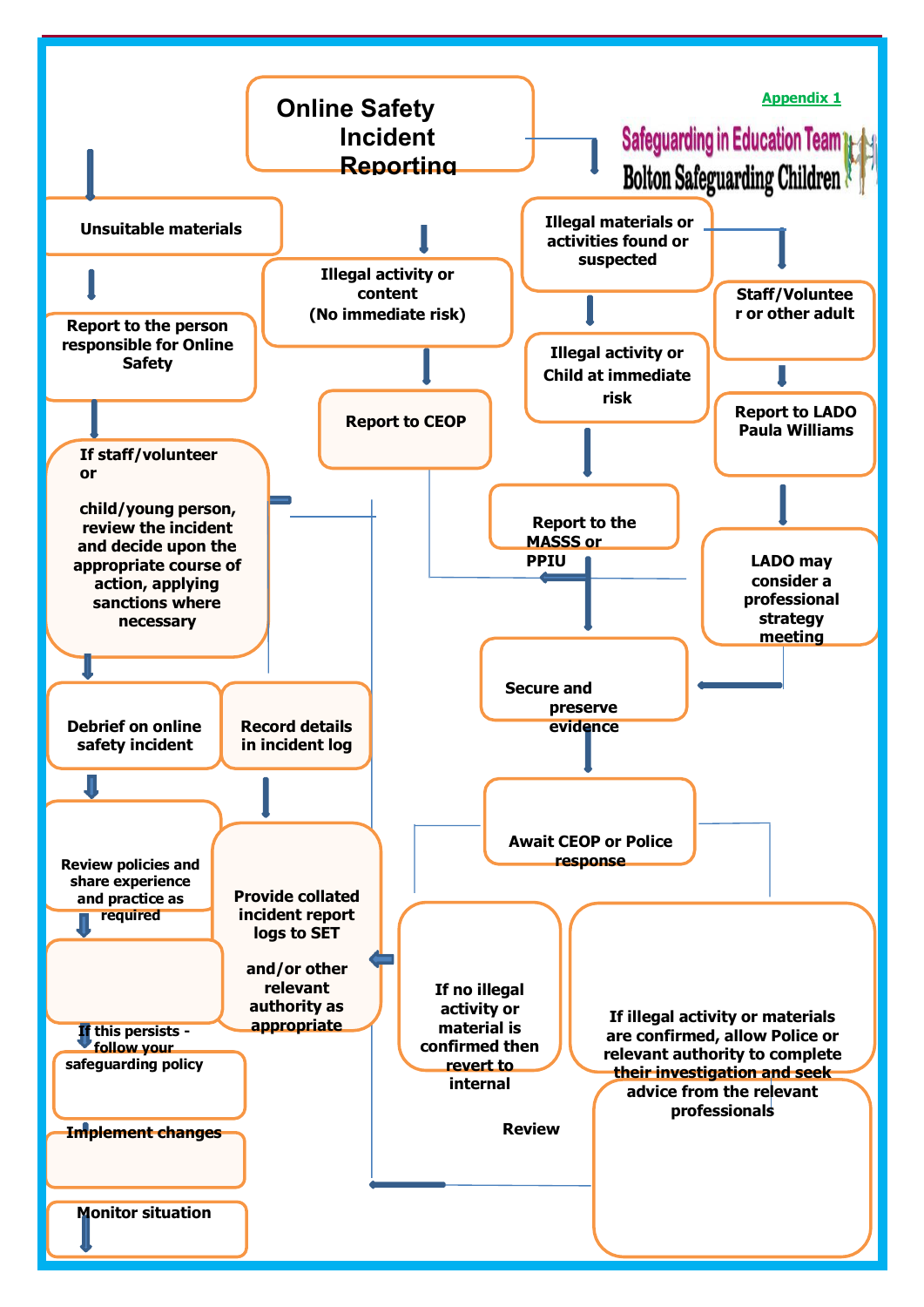| $\mathbf I$<br>$\mathbf n$      | sion will take place prior to<br>internal procedures at the<br>conclusion of the Police<br>action |
|---------------------------------|---------------------------------------------------------------------------------------------------|
| τ                               |                                                                                                   |
| $\mathbf h$<br>$\mathbf e$      |                                                                                                   |
| $\mathbf c$                     |                                                                                                   |
| a                               |                                                                                                   |
| S                               |                                                                                                   |
| e                               |                                                                                                   |
| $\bullet$<br>$\pmb{\mathsf{f}}$ |                                                                                                   |
| a                               |                                                                                                   |
| $\mathbf m$                     |                                                                                                   |
| $\mathbf e$                     |                                                                                                   |
| $\mathbf m$<br>b                |                                                                                                   |
| e                               |                                                                                                   |
| r                               |                                                                                                   |
| $\bullet$                       |                                                                                                   |
| $\mathbf f$<br>S                |                                                                                                   |
| t                               |                                                                                                   |
| a                               |                                                                                                   |
| $\mathbf f$                     |                                                                                                   |
| $\mathbf f$                     |                                                                                                   |
| $\bullet$<br>r                  |                                                                                                   |
| $\pmb{\mathsf{v}}$              |                                                                                                   |
| $\mathbf{o}$                    |                                                                                                   |
| L                               |                                                                                                   |
| u<br>n                          |                                                                                                   |
| $\mathbf t$                     |                                                                                                   |
|                                 |                                                                                                   |
| e<br>e<br>r                     |                                                                                                   |
|                                 |                                                                                                   |
| $\frac{7}{1}$                   |                                                                                                   |
| t<br>i                          |                                                                                                   |
|                                 |                                                                                                   |
| s<br> <br> <br> <br> k          |                                                                                                   |
|                                 |                                                                                                   |
|                                 |                                                                                                   |
| e<br>l                          |                                                                                                   |
|                                 |                                                                                                   |
| y<br>t<br>h                     |                                                                                                   |
|                                 |                                                                                                   |
|                                 |                                                                                                   |
| a<br>t<br>a                     |                                                                                                   |
| S                               |                                                                                                   |
|                                 |                                                                                                   |
| u<br>s                          |                                                                                                   |
| p<br>e                          |                                                                                                   |
|                                 |                                                                                                   |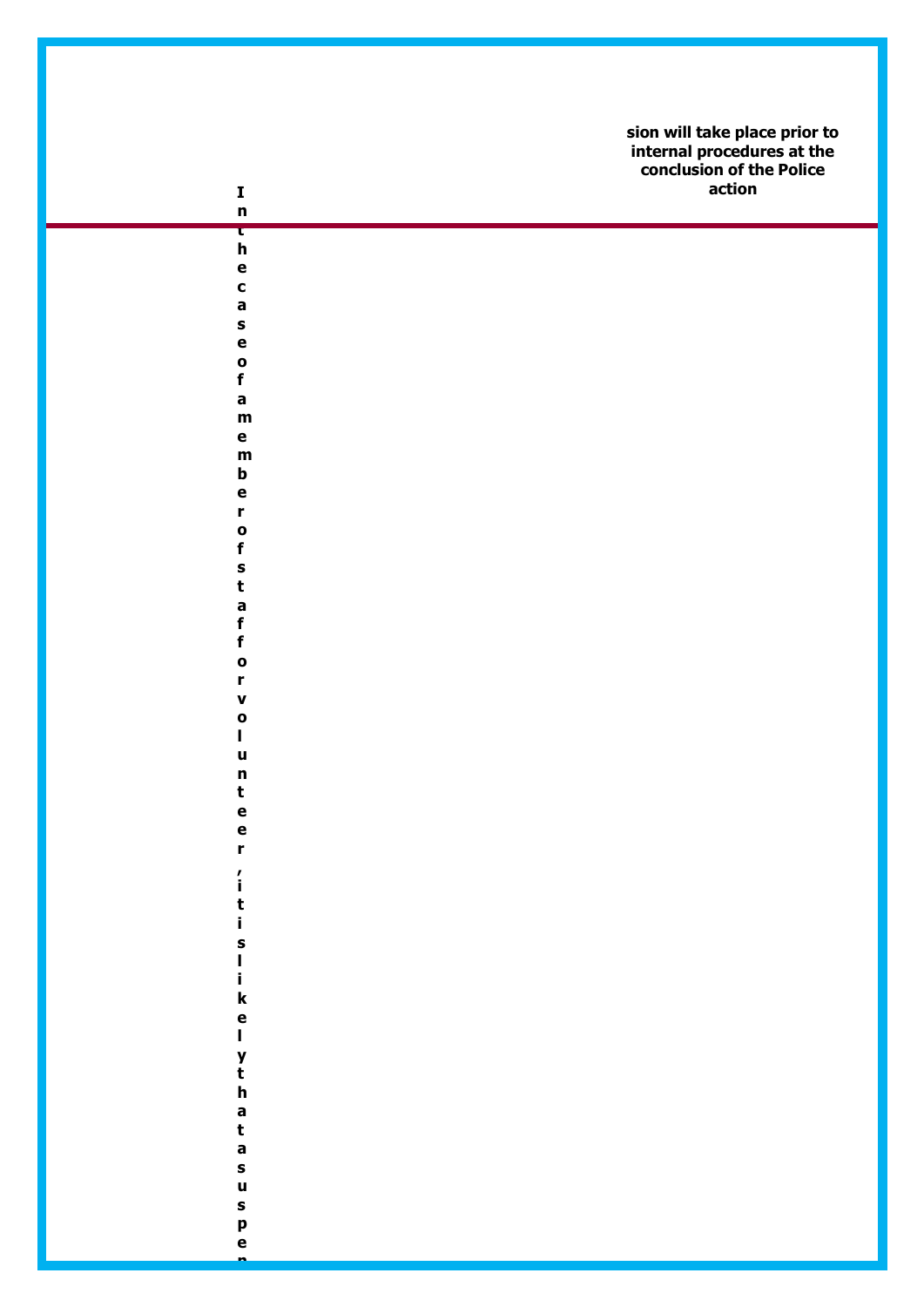## **Support for Bolton Schools**

#### **SET – Safeguarding in Education Team:**

- Jo Nicholson Safeguarding in Education Officer 01204 337472
- Natalie France Safeguarding Education Social Worker 01204 331314

**LADO:** Sue Hollings - 01204 337474

**Bolton's MASSS** – 01204 331500

**Police protection investigation unit** - 0161 856 7949

**Community Police** - 101

**EXIT Team** – 01204 337195

**Bolton Safeguarding Children's Board:** Shona Green – 01204 337964

If there is an ICT network issues contact your school ICT provider. If your provider is Bolton School ICT Unit – contact 01024 332034 or [contact@sict.bolton.gov.uk](mailto:contact@sict.bolton.gov.uk)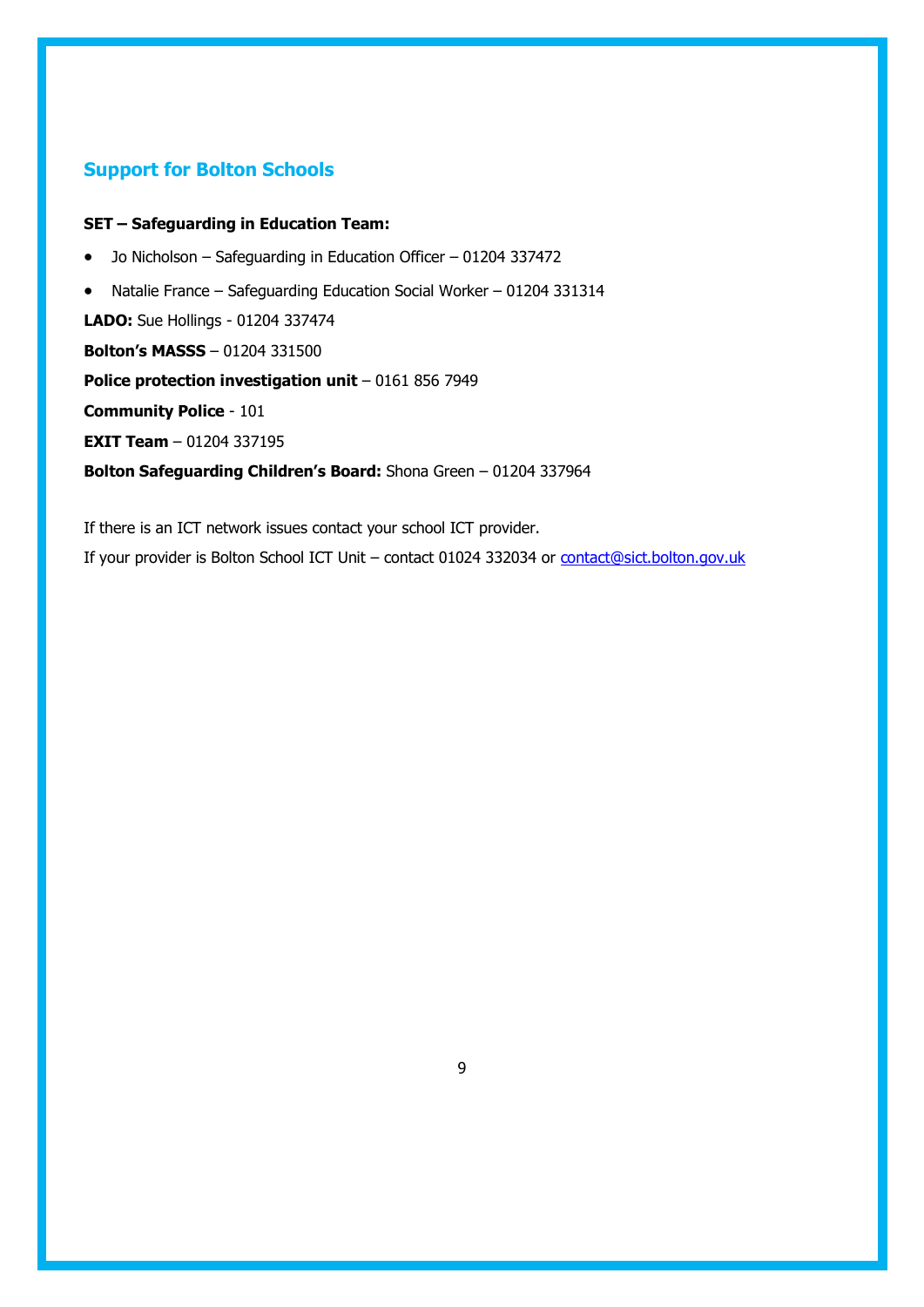#### **`appendix 2**

## **ICT Guidance for OfSTED inspection**

It has been brought to our attention that during recent OfSTED inspections, questions have been asked about procedures schools are using for internet filtering and security.

We produced the notes below to assist one colleague with this and the information seemed to be helpful when answering the inspector's questions.

Therefore, I am sharing this to hopefully be of assistance should your school be inspected. Should you need any further assistance during inspection regarding ICT issues, please contact the unit and we will assist wherever possible.

For Bolton schools subscribing to Bolton Schools ICT (Bolton SICT) Broadband services, internet access is via the local authority maintained Wide Area Network. We use a central internet filtering system for all schools. This is an industry standard solution, Sophos Universal Threat Management, the product incorporates the IWF standards. We have this configured as per DFE quidelines, see following technical blog post:

#### <https://technical.bolton365.net/internet-filtering/>

The system can also be deployed at school level if required, but the standard configuration has distinct filtering levels for staff and pupils.

Filtering change requests are online and are only accepted from authorised users. Any changes are security checked before implementation.

The system provides Bolton SICT with full monitoring and reporting, these reports are available to schools when requested.

Bolton Schools ICT Broadband service also includes:

- Email content filtering
- Email anti spam
- Secure email facilities Multi Factor Authentication
- Full anti virus
- Encrypted document exchange
- 2 factor remote access
- Industry standard firewalls to protect both WAN and school LANs

Bolton School ICT staff that maintain these systems are all minimum Microsoft qualified and have many years industry experience.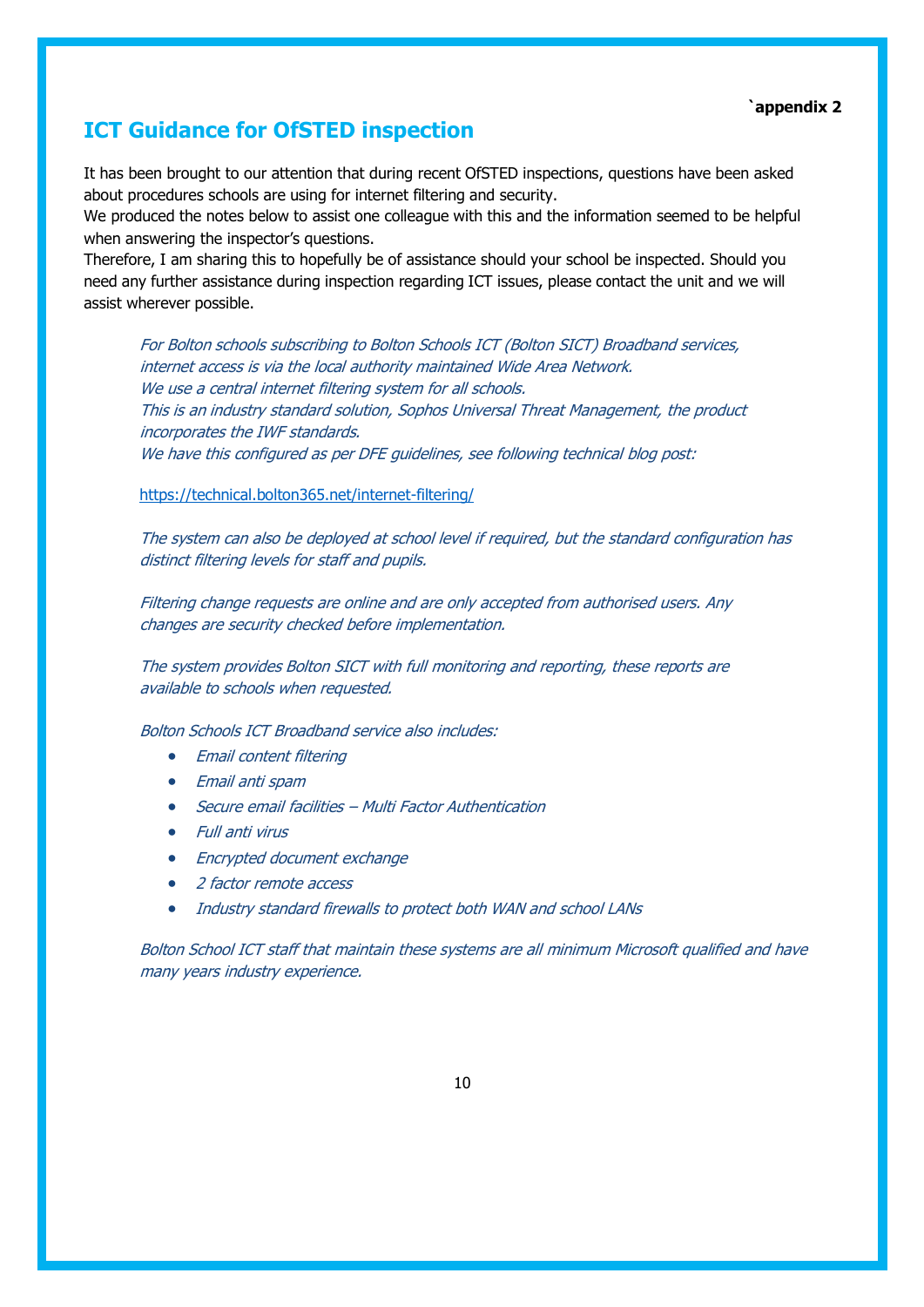The Inspectors have also indicated that pupils from Year 1 onwards should be using individual logins to allow monitoring of computer usage. Some schools are already doing this, from EYFS, for network, Purple Mash and blog logon, using a four digit password.

If your school requires this facility, please contact the unit via email at [contact@sict.bolton.gov.uk](mailto:contact@sict.bolton.gov.uk) For devices, such as iPads, that do not do not use network logins, we are currently looking at ways of user authentication to provide monitoring.

Yours sincerely

SH Stoneley

Sam Stoneley Schools ICT Unit Manager Tel: 01204 332034 Fax: 01204 332235 Email: [Sam.Stoneley@sict.bolton.gov.uk](mailto:Sam.Stoneley@sict.bolton.gov.uk)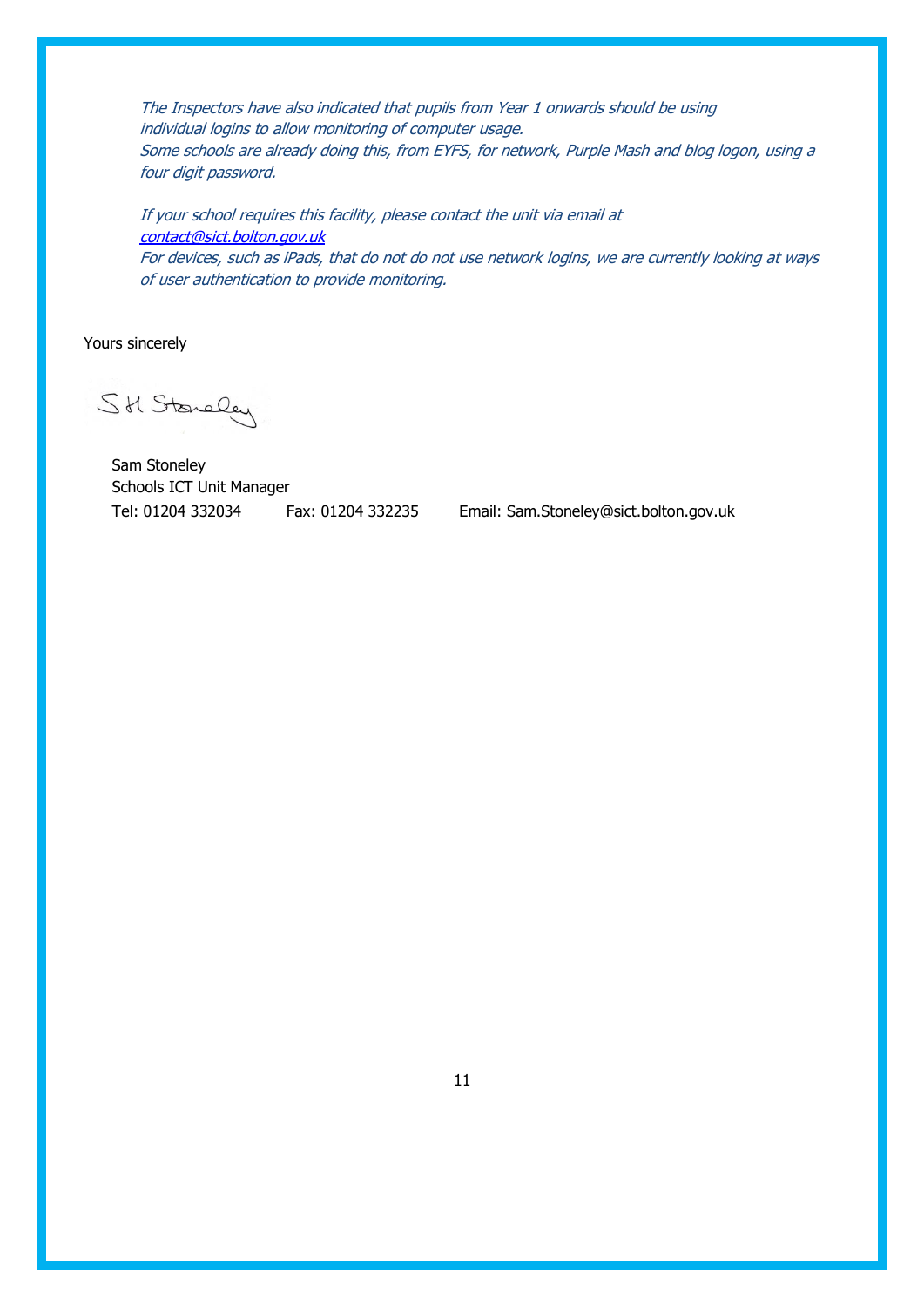#### **Appendix 3**

## **EYFS Acceptable Use Policy**

|                     | I will use school devices (PCs, laptops, tablets/ ipads) for my learning.                 |
|---------------------|-------------------------------------------------------------------------------------------|
| My                  | I will ask a teacher before using a device and ask for help if I can't work the           |
| Learning            | device.                                                                                   |
|                     | I will only use activities that a teacher has told or allowed me to use.                  |
|                     | I will ask a teacher if I am not sure what to do or I think I have done                   |
|                     | something wrong.                                                                          |
|                     | I will look after the school's computing equipment and tell a teacher                     |
|                     | if something is broken or not working properly.                                           |
|                     |                                                                                           |
|                     | I will always use what I have learned about Online Safety to keep myself<br>safe.         |
| My<br>Online        | I will tell a teacher if I see something that upsets me on the screen.                    |
| Safety              |                                                                                           |
|                     | I will only use the internet when the teacher says I can.<br>$\bullet$                    |
| the<br>Using        | I will only go on websites that my teacher allows me to.<br>$\bullet$                     |
| Internet<br>@school | I will tell my teacher if I go on a website by mistake.<br>$\bullet$                      |
|                     |                                                                                           |
|                     | I will tell a trusted adult if I see something that upsets me on the screen.<br>$\bullet$ |
|                     |                                                                                           |
| Using the           |                                                                                           |
| Internet<br>@home   |                                                                                           |
|                     |                                                                                           |

I understand that these rules help me to stay safe and I agree to follow them. I also understand that if I break the rules I might not be allowed to use the school's computing equipment.

**Child's Name** 2008 2018 2018 2020 2021 2021 2022 2021 2022 2021 2022 2021 2022 2022 2021 2022 2022 2022 2022 2022 2022 2022 2022 2022 2022 2022 2022 2022 2022 2022 2022 2022 2022 2023 2022 2023 2022 2023 2023 2023 2023 20

**Child's Signature**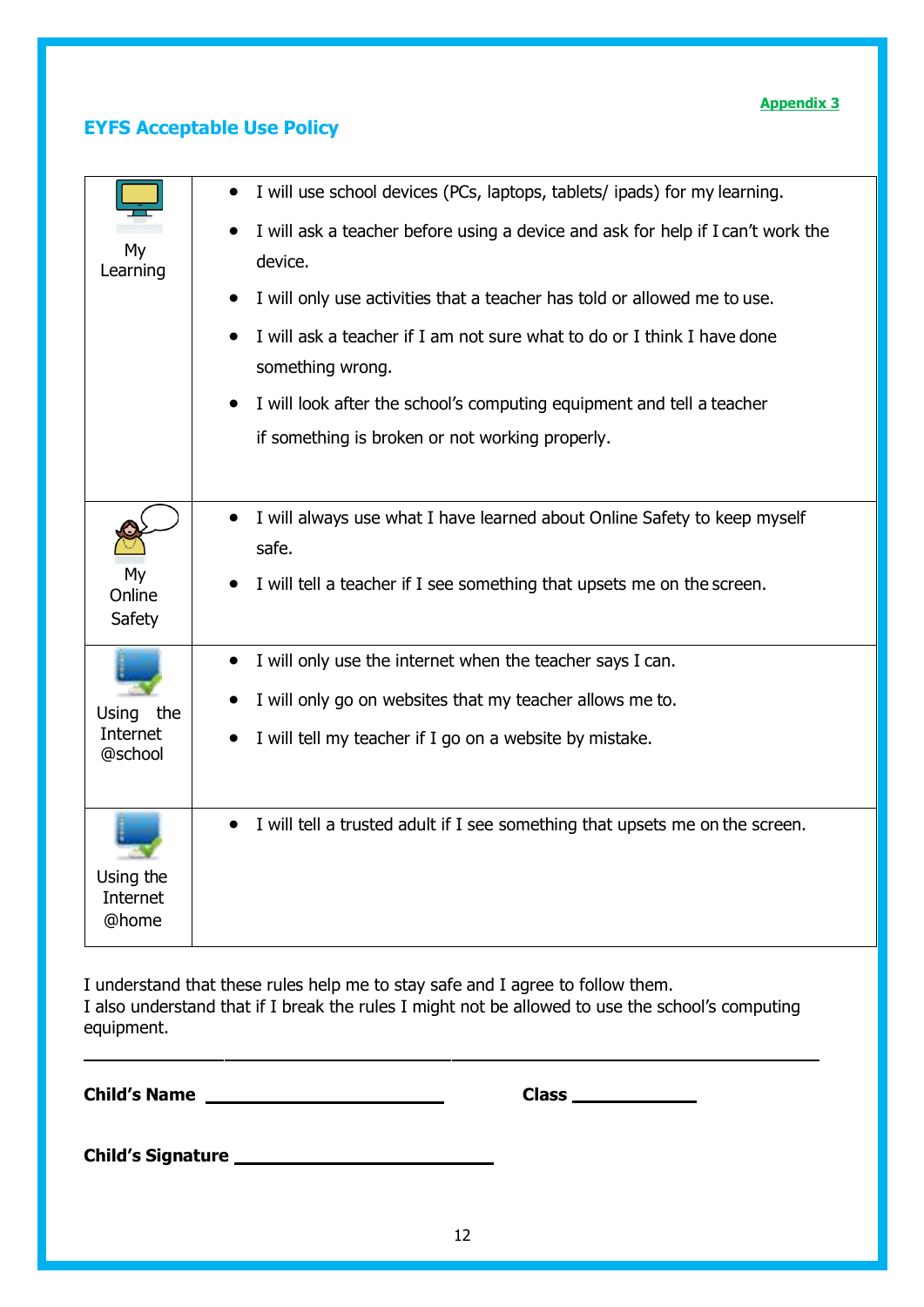#### **Parents / Carers:**

I understand that the school has discussed the Acceptable Use Agreement with my son / daughter and that they have received, or will receive, online safety education to help them understand the importance of safe use of technology and the internet – both in and out of school.

I understand that the school will take every reasonable precaution, including monitoring and filtering systems, to ensure that young people will be safe when they use the internet and ICT systems. I also understand that the school cannot ultimately be held responsible for the nature and content of materials accessed on the internet and using mobile technologies.

I understand that my son's / daughter's activity on the ICT systems will be monitored and that the school will contact me if they have concerns about any possible breaches of the Acceptable Use Policy.

**I will encourage my child to adopt safe use of the internet and digital technologies at home and will inform the school if I have concerns over my child's online safety.**

#### **Parent/Carer's Signature Date**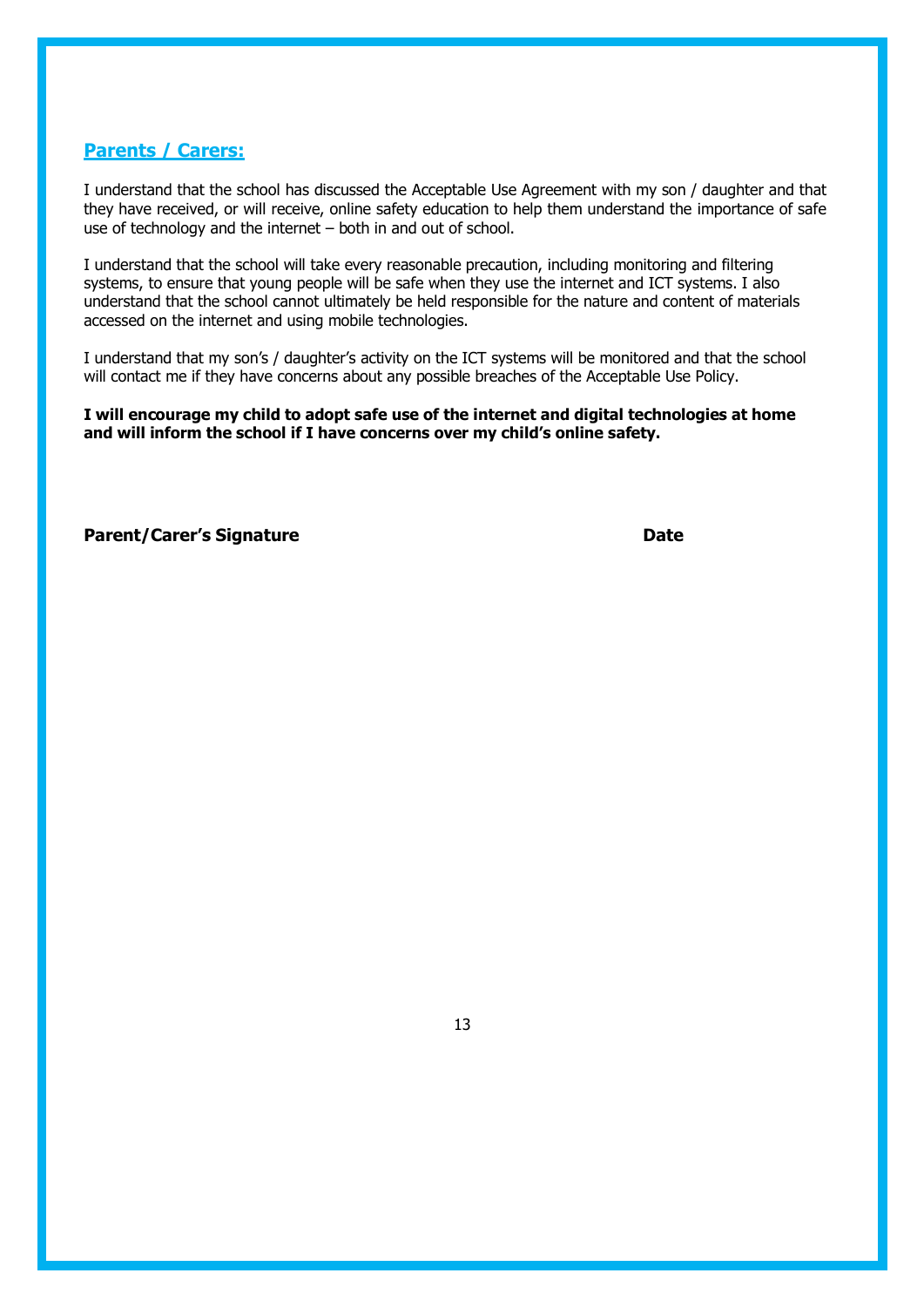#### **Appendix 3**

|                       | I will use school devices (PCs, laptops, tablets/ ipads) for my learning.<br>٠                       |
|-----------------------|------------------------------------------------------------------------------------------------------|
|                       | I will ask a teacher before using a device and ask for help if I can't work the device.<br>$\bullet$ |
| My<br>Learning        | I will only use activities that a teacher has told or allowed me to use.                             |
|                       | I will ask a teacher if I am not sure what to do or I think I have done something                    |
|                       | wrong.                                                                                               |
|                       | I will look after the school's computing equipment and tell a teacher if<br>$\bullet$                |
|                       | something is broken or not working properly.                                                         |
|                       |                                                                                                      |
|                       | I will always use what I have learned about Online Safety to keep myself safe.<br>$\blacksquare$     |
|                       | I will tell a teacher if I see something that upsets me on the screen.                               |
| My Online             |                                                                                                      |
| Safety                |                                                                                                      |
|                       | I will only use the internet when the teacher says I can.<br>$\bullet$                               |
| Using the             | I will only go on websites that my teacher allows me to.                                             |
| Internet              | I will tell my teacher if I go on a website by mistake.<br>$\bullet$                                 |
| @school               |                                                                                                      |
|                       | I will not share personal information about myself when on-line (names, addresses,<br>$\bullet$      |
|                       | telephone numbers, age, gender, school details)                                                      |
| Using the<br>Internet | Where I have my own username and password, I will keep it safe and secret.                           |
| @home                 | I will tell a trusted adult if I see something that upsets me on the screen.                         |
|                       | My use of Social Media and Gaming                                                                    |
|                       | I understand that certain sites and games have age restrictions to keep me safe.                     |
|                       | I understand that by accessing such sites and games, I maybe putting                                 |
|                       | myself at risk of accessing inappropriate content and cyberbullying.                                 |
|                       |                                                                                                      |
|                       |                                                                                                      |
|                       |                                                                                                      |
|                       |                                                                                                      |

## **Year 1 and Year 2 Acceptable Use Policy**

I understand that these rules help me to stay safe and I agree to follow them. I also understand that if I break the rules I might not be allowed to use the school's computing equipment.

I understand that these rules, help me to stay safe and I agree to follow them. I also understand that if I break the rules I might not be allowed to use school computing equipment.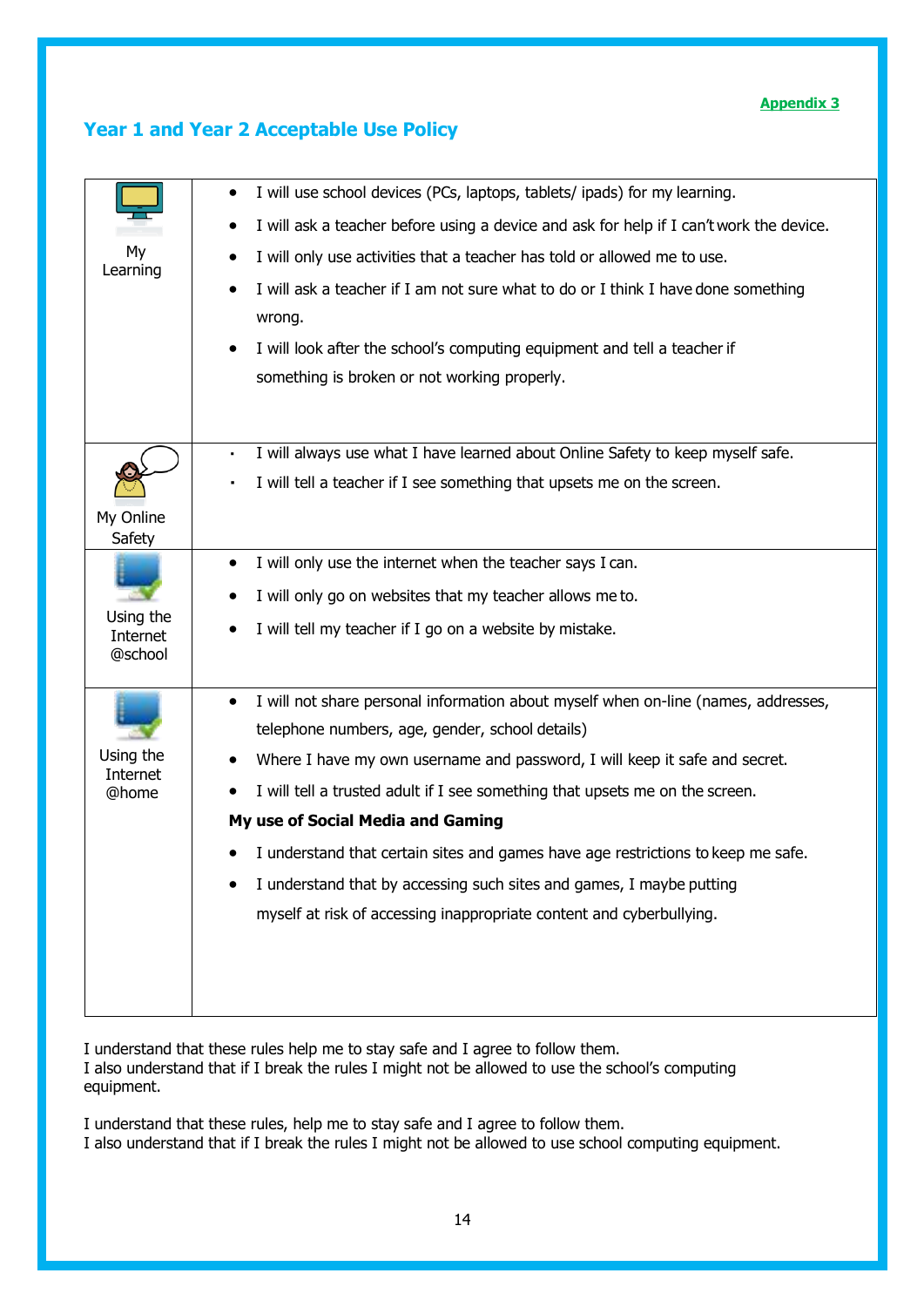| <b>Child's Name</b>      | <b>Class</b> |
|--------------------------|--------------|
| <b>Child's Signature</b> |              |

## **Parents / Carers:**

I know that my son / daughter has signed an Acceptable Use Agreement and has received, or will receive, online safety education to help them understand the importance of safe use of technology and the internet – both in and out of school.

I understand that the school will take every reasonable precaution, including monitoring and filtering systems, to ensure that young people will be safe when they use the internet and ICT systems. I also understand that the school cannot ultimately be held responsible for the nature and content of materials accessed on the internet and using mobile technologies.

I understand that my son's / daughter's activity on the ICT systems will be monitored and that the school will contact me if they have concerns about any possible breaches of the Acceptable Use Policy.

**I will encourage my child to adopt safe use of the internet and digital technologies at home and will inform the school if I have concerns over my child's online safety.**

**Parent/Carer's Signature Date**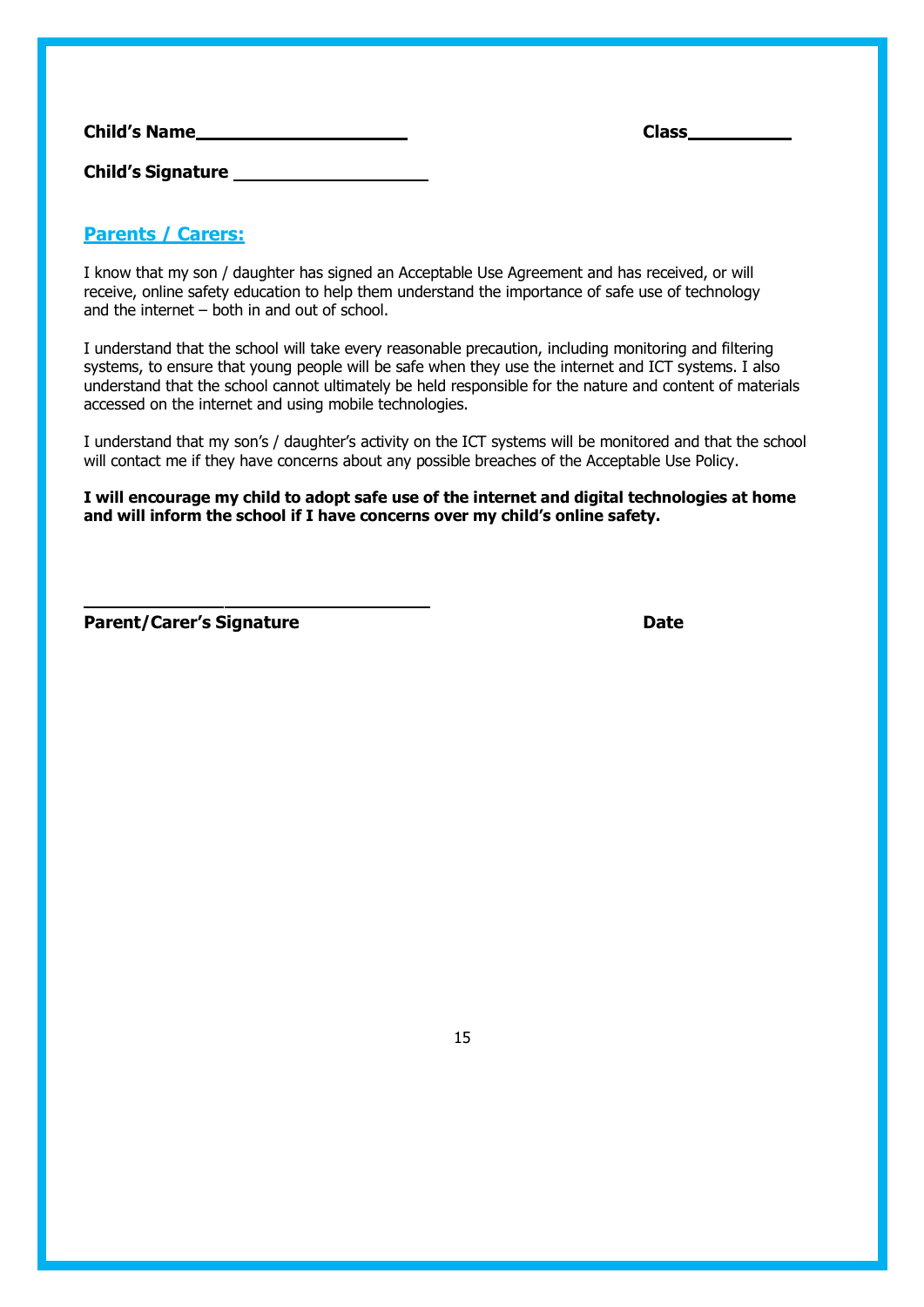# **Year 3 and Year 4 Pupils School Acceptable Use Policy**

| My<br>Learning                   | I will use school devices (PCs, laptops, tablets/ iPads) for my learning.<br>٠<br>I will ask a teacher before using a device and ask for help if I can't work the device.<br>I will only use activities that a teacher has told or allowed me to use.<br>$\bullet$<br>I will ask a teacher if I am not sure what to do or I think I have done something<br>wrong.<br>I will look after the school's computing equipment and tell a teacher if something<br>$\bullet$<br>is broken or not working properly.<br>When logging on using my own username and password, I will keep it safe and<br>secret.<br>I will save only school work on the school computer and will check with my teacher<br>٠<br>before printing.<br>I will log off or shut down a computer when I have finished using it. |
|----------------------------------|----------------------------------------------------------------------------------------------------------------------------------------------------------------------------------------------------------------------------------------------------------------------------------------------------------------------------------------------------------------------------------------------------------------------------------------------------------------------------------------------------------------------------------------------------------------------------------------------------------------------------------------------------------------------------------------------------------------------------------------------------------------------------------------------|
| Using the<br>Internet<br>@school | I will only visit sites that are appropriate to my learning at the time<br><b>My School Accounts</b><br>I will keep my username and password safe and secure - I will not share it.<br>I will not try to use any other person's username and password.<br>I understand that I should not write down or store a password where it is possible<br>$\bullet$<br>that someone may use it.<br>My role as a Digital Citizen.<br>I will report any inappropriate material or messages or anything that makes me<br>feel uncomfortable when I see it online to a trusted adult.<br>I will respect other people's work and property and will not access, copy,<br>remove or otherwise alter any other user's files, without the owner's<br>knowledge and permission.                                  |
| Using the<br>Internet<br>@home   | I will not disclose or share personal information about myself or others when on-line<br>(this could include names, addresses, email addresses, telephone numbers, age,<br>gender, school details)<br>I will immediately report any inappropriate material or messages or anything that<br>٠<br>makes me feel uncomfortable when I see it on-line, to a trusted adult or online<br>agencies eg: CEOP, Childnet, Childline, Barnardos<br><b>My Communications</b><br>I will be aware of the "SMART" rules, when I am communicating online.<br>I will be polite and responsible when I communicate with others.<br>I will not use inappropriate language and I understand that others may have<br>different opinions.                                                                          |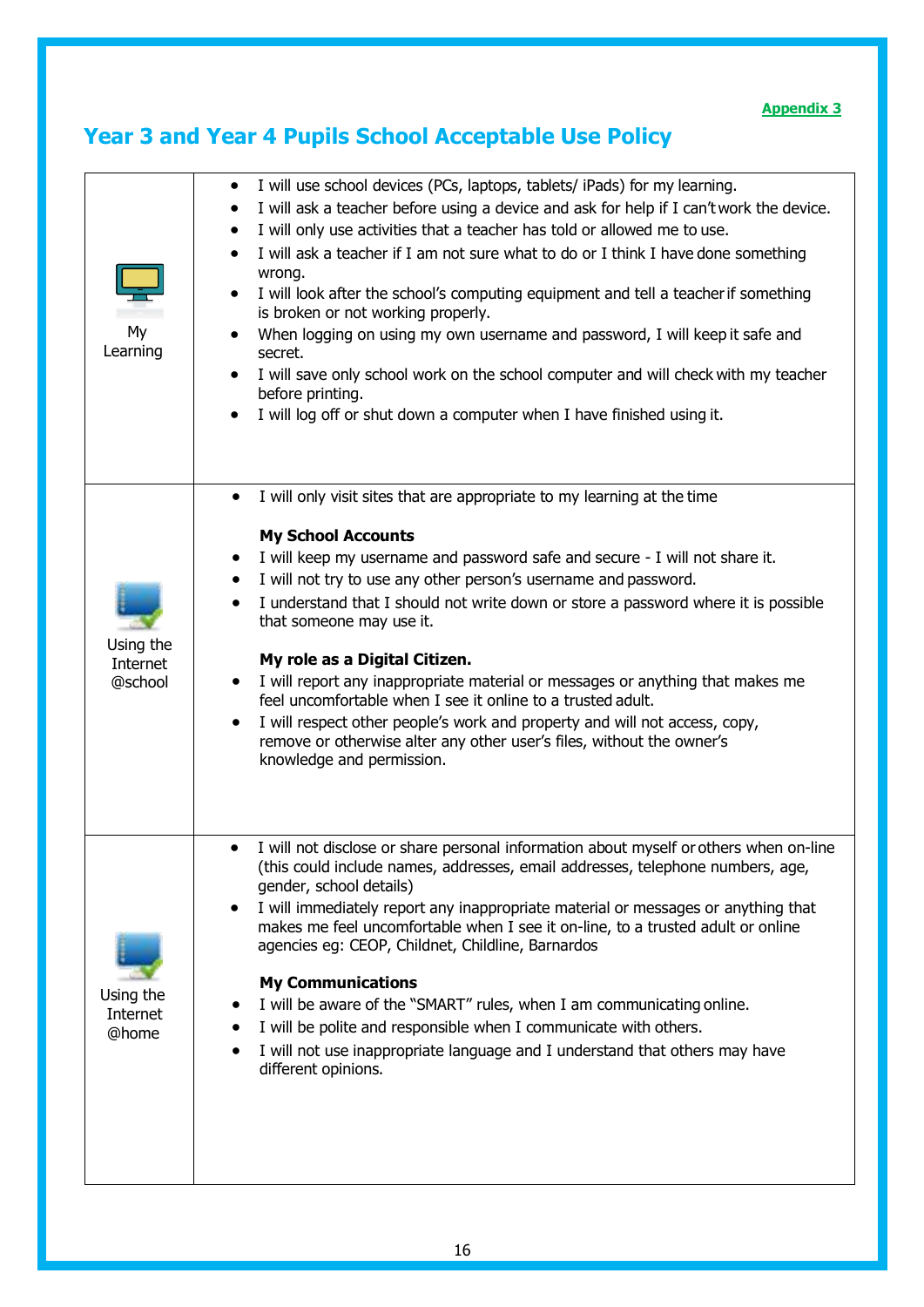| My use of Social Media and Gaming                                                                                                                                                                                                    |
|--------------------------------------------------------------------------------------------------------------------------------------------------------------------------------------------------------------------------------------|
| • I understand that certain sites and games have age restrictions to keep me safe.<br>• I understand that by accessing such sites and games, I maybe putting myself at<br>risk of accessing inappropriate content and cyberbullying. |
|                                                                                                                                                                                                                                      |

I understand that the school also has the right to take action against me if I am involved in incidents of inappropriate behaviour, that are covered in this agreement, when I am out of school and where they involve my membership of the school community (examples would be cyber-bullying, use of images or personal information).

I understand that these rules, help me to stay safe and I agree to follow them. I also understand that if I break the rules I might not be allowed to use school computing equipment. My parents/carers understand that keeping me safe on the internet at home is their responsibility.

| <b>Child's Name</b> | Class |
|---------------------|-------|
|---------------------|-------|

**Child's Signature**

#### **Parents / Carers:**

I know that my son / daughter has signed an Acceptable Use Agreement and has received, or will receive, online safety education to help them understand the importance of safe use of technology and the internet – both in and out of school.

I understand that the school will take every reasonable precaution, including monitoring and filtering systems, to ensure that young people will be safe when they use the internet and ICT systems. I also understand that the school cannot ultimately be held responsible for the nature and content of materials accessed on the internet and using mobile technologies.

I understand that my son's / daughter's activity on the ICT systems will be monitored and that the school will contact me if they have concerns about any possible breaches of the Acceptable Use Policy.

**I will encourage my child to adopt safe use of the internet and digital technologies at home and will inform the school if I have concerns over my child's online safety.**

**Parent/Carer's Signature Date**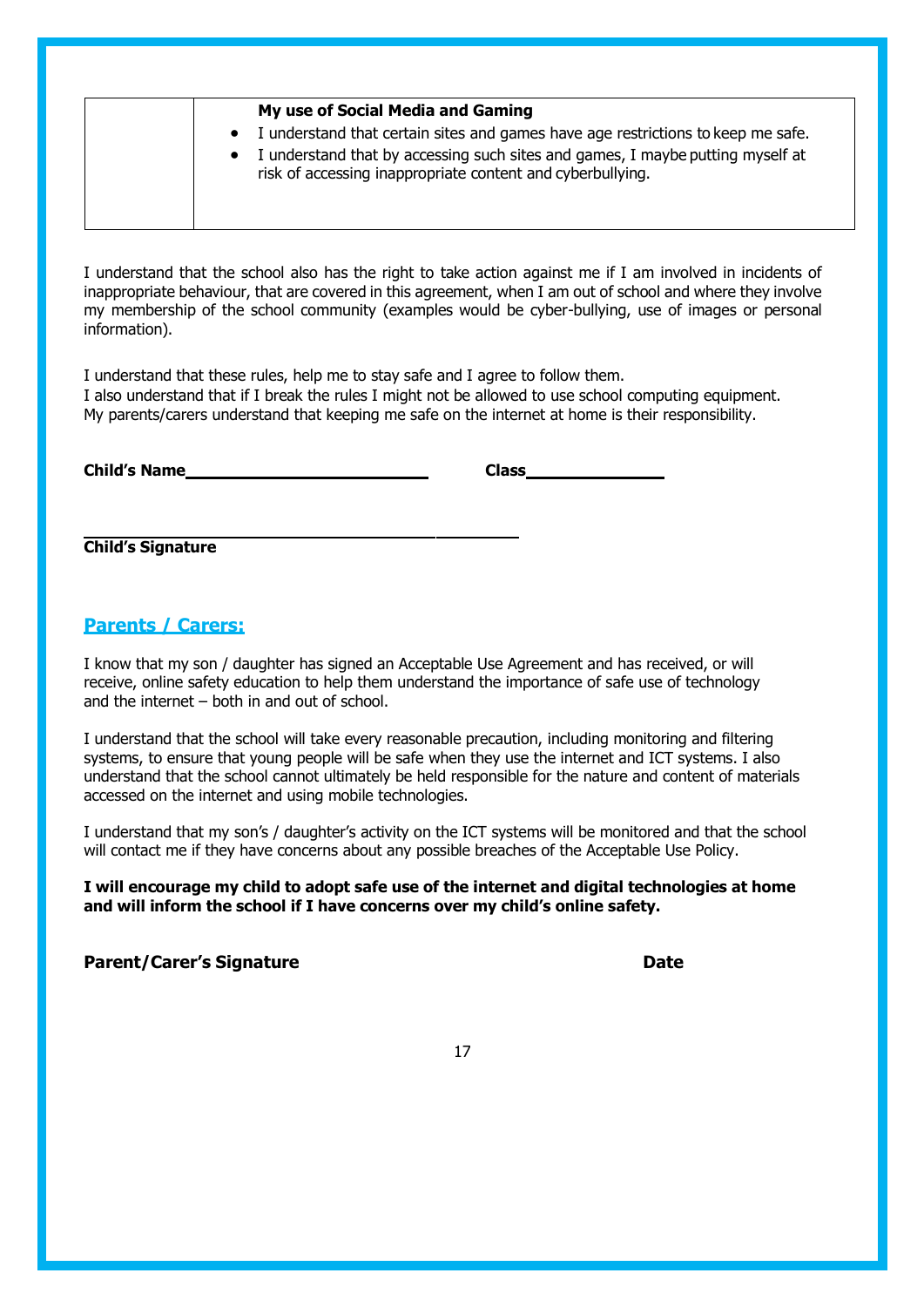# **Year 5 and Year 6 Pupils Acceptable Use Policy**

| My<br>Learning                   | I will use school devices (PCs, laptops, tablets/ ipads) for my learning.<br>٠<br>I will ask a teacher before using a device and ask for help if I can't work the device.<br>٠<br>I will only use activities that a teacher has told or allowed me to use.<br>$\bullet$<br>I will ask a teacher if I am not sure what to do or I think I have done something<br>$\bullet$<br>wrong.<br>I will look after the school's computing equipment and tell a teacher if something<br>$\bullet$<br>is broken or not working properly.<br>When logging on using my own username and password, I will keep it safe and<br>secret.<br>I will save only school work on the school computer and will check with my teacher<br>٠<br>before printing.<br>I will log off or shut down a computer when I have finished using it.<br>$\bullet$                                                                                                                                 |
|----------------------------------|-------------------------------------------------------------------------------------------------------------------------------------------------------------------------------------------------------------------------------------------------------------------------------------------------------------------------------------------------------------------------------------------------------------------------------------------------------------------------------------------------------------------------------------------------------------------------------------------------------------------------------------------------------------------------------------------------------------------------------------------------------------------------------------------------------------------------------------------------------------------------------------------------------------------------------------------------------------|
| Using the<br>Internet<br>@school | I will only visit sites that are appropriate to my learning at the time<br>$\bullet$<br><b>My School Accounts</b><br>I will keep my username and password safe and secure - I will not share it.<br>٠<br>I will not try to use any other person's username and password.<br>$\bullet$<br>I understand that I should not write down or store a password where it is possible<br>$\bullet$<br>that someone may steal it.<br>My role as a Digital Citizen.<br>I will immediately report any unpleasant or inappropriate material or messages or<br>٠<br>anything that makes me feel uncomfortable when I see it online to a trusted adult.<br>I will respect other people's work and property and will not access, copy, remove or<br>$\bullet$<br>otherwise alter any other user's files, without the owner's knowledge and permission.<br>I will not take or distribute images of anyone without their permission.<br>٠                                      |
| Using the<br>Internet<br>@home   | I will not disclose or share personal information about myself or others when on-line<br>(this could include names, addresses, email addresses, telephone numbers, age,<br>gender, school details)<br>If I arrange to meet people off-line that I have communicated with on-line, I will<br>$\bullet$<br>do so in a public place and take an adult with me.<br>I will immediately report any unpleasant or inappropriate material or messages or<br>$\bullet$<br>anything that makes me feel uncomfortable when I see it on-line, to a trusted adult<br>or online agencies e.g.: CEOP, Childnet, Childline, Barnardos.<br>My Communications (Including texting and messaging)<br>I will be aware of "stranger danger", when I am communicating online.<br>I will be polite and responsible when I communicate with others.<br>I will not use strong, aggressive or inappropriate language and I appreciate<br>٠<br>that others may have different opinions. |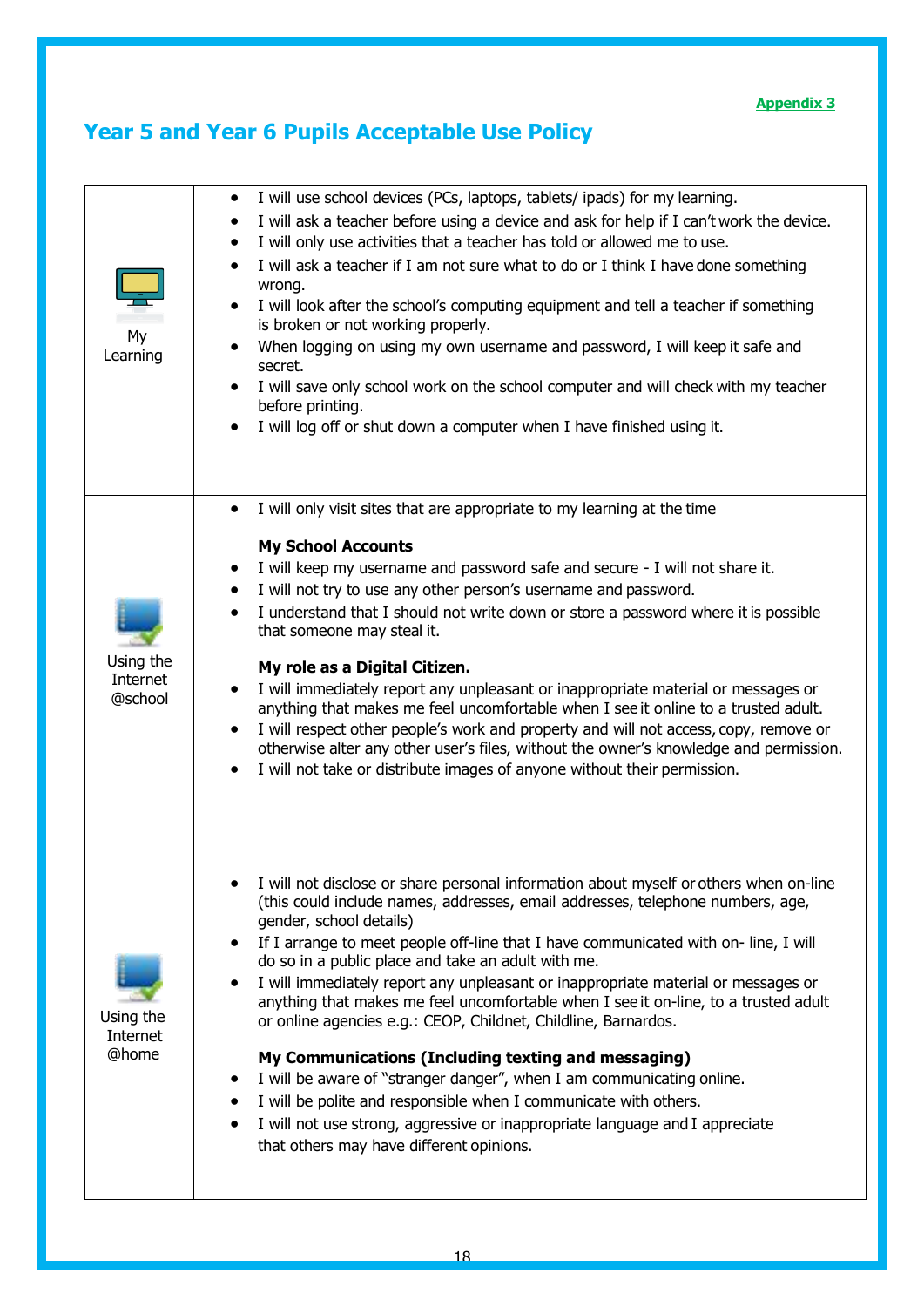| I understand that certain sites and games have age restrictions to keep me safe.<br>$\bullet$<br>I understand that by accessing such sites and games, I maybe putting myself at<br>$\bullet$<br>risk of accessing inappropriate content and cyberbullying. |
|------------------------------------------------------------------------------------------------------------------------------------------------------------------------------------------------------------------------------------------------------------|
|------------------------------------------------------------------------------------------------------------------------------------------------------------------------------------------------------------------------------------------------------------|

I understand that the school also has the right to take action against me if I am involved in incidents of inappropriate behaviour, that are covered in this agreement, when I am out of school and where they involve my membership of the school community (examples would be cyber-bullying, use of images or personal information).

I understand that these rules, help me to stay safe and I agree to follow them. I also understand that if I break the rules I might not be allowed to use school computing equipment.

My parents/carers understand that keeping me safe on the internet at home is their responsibility.

**Child's Name Class**

**Child's Signature Date Date Date Date Date Date Date Date Date Date Date Date Date Date Date D** 

#### **Parents / Carers:**

I know that my son / daughter has signed an Acceptable Use Agreement and has received, or will receive, online safety education to help them understand the importance of safe use of technology and the internet – both in and out of school.

I understand that the school will take every reasonable precaution, including monitoring and filtering systems, to ensure that young people will be safe when they use the internet and ICT systems. I also understand that the school cannot ultimately be held responsible for the nature and content of materials accessed on the internet and using mobile technologies.

I understand that my son's / daughter's activity on the ICT systems will be monitored and that the school will contact me if they have concerns about any possible breaches of the Acceptable Use Policy.

**I will encourage my child to adopt safe use of the internet and digital technologies at home and will inform the school if I have concerns over my child's online safety.**

**Parent/Carer's Signature Date**